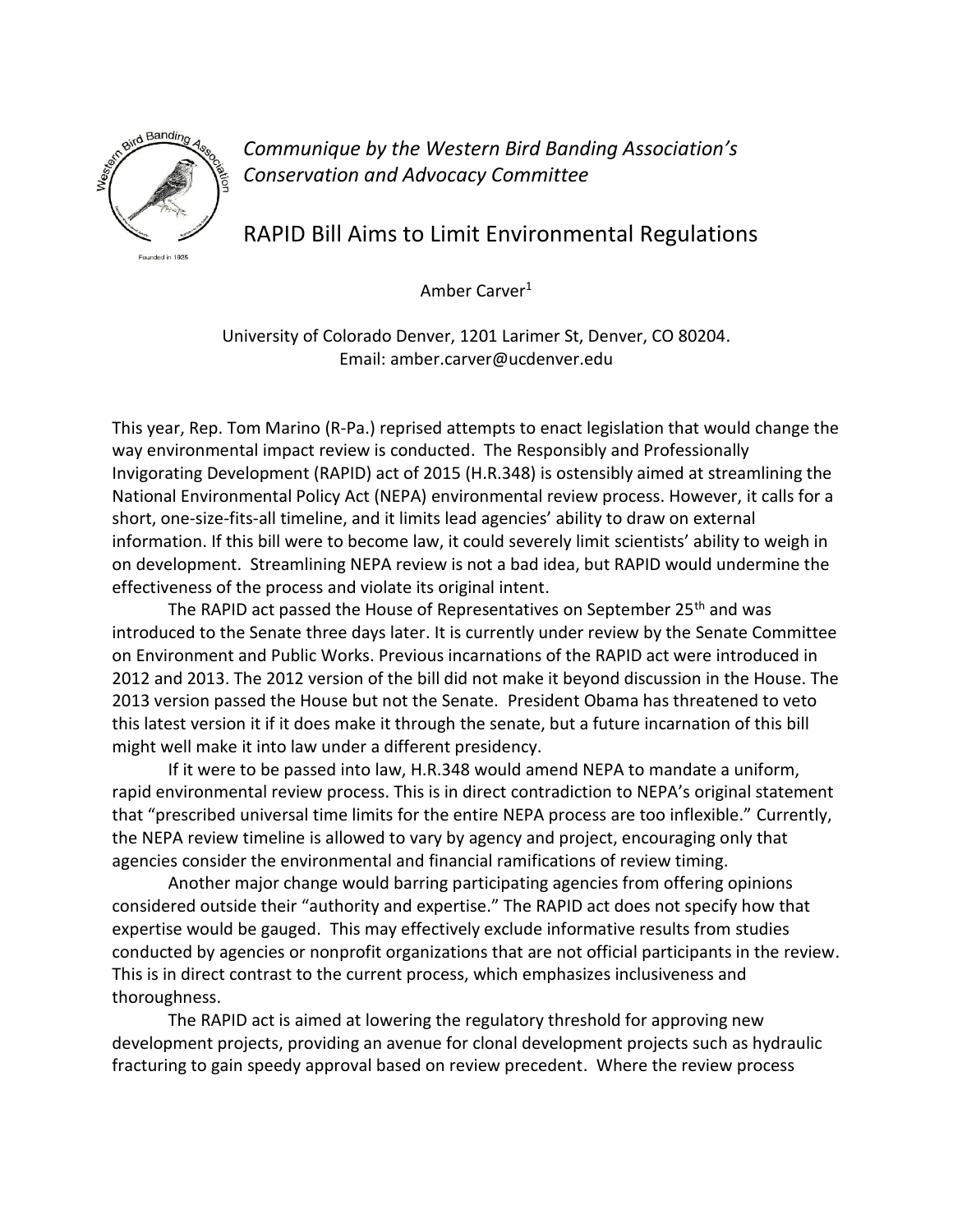currently varies by project, the RAPID act calls for an invariant process. All participating agencies would be required to offer:

- The ability to substitute results from state environmental reviews if those review processes are deemed "substantially equivalent" to the federal process.
- The ability to substitute results from environmental reviews for projects in the same geographic region, if the information gathered under NEPA for those projects is deemed pertinent to the current project.
- The ability to substitute results from environmental reviews for projects in the same geographic region *within the past 5 years*, if the lead agency decides that there is a "reasonable likelihood" that the impact will be the same.
- A limit of one environmental impact statement and one environmental assessment per project.
- Assurance that **"each participating agency shall limit its comments on a project to areas that are within [its] authority and expertise."**
- A bar on providing further input after the lead agency has made its final decision.

In short, this bill is aimed at allowing projects to avoid individual scrutiny by claiming that they have already been examined at the state level or that they are similar enough to other projects in the region that have recently been approved. Further, the bill ensures that even when a new review is deemed necessary for a project, the new review will be limited in size and scope. There would be no avenue for revisiting a project approval in light of additional or previously unconsidered information.

The FAST act includes hard deadlines for completing the review process. As it stands, NEPA allows agencies to design their own review timeline, with no penalty for a protracted review process. Some deadlines are recommended, but according to the official NEPA checklist the pace of the review is allowed to "vary depending on the scope and intensity of significant issues, complexity of proposed action, range of alternatives, etc." The RAPID Act proposes a strict timeline that does not vary by project. After a project initiation request has been issued, RAPID calls for a limit of:

- 45 days for a lead agency to be identified and to initiate the review process.
- 30 days for agencies to respond to an invitation to participate in a review, after which the invitation will be considered declined and the invited agency will be barred from participating in the review.
- 1 year to decide whether the project will have no significant impact or require an environmental impact statement.
- 2 years for issuing the environmental impact statement (where necessary).
- 60 days for commenting on the draft environmental impact statement.
- 30 days for commenting on materials released during the assessment process.
- 90 days to approve the project once the environmental review is complete.